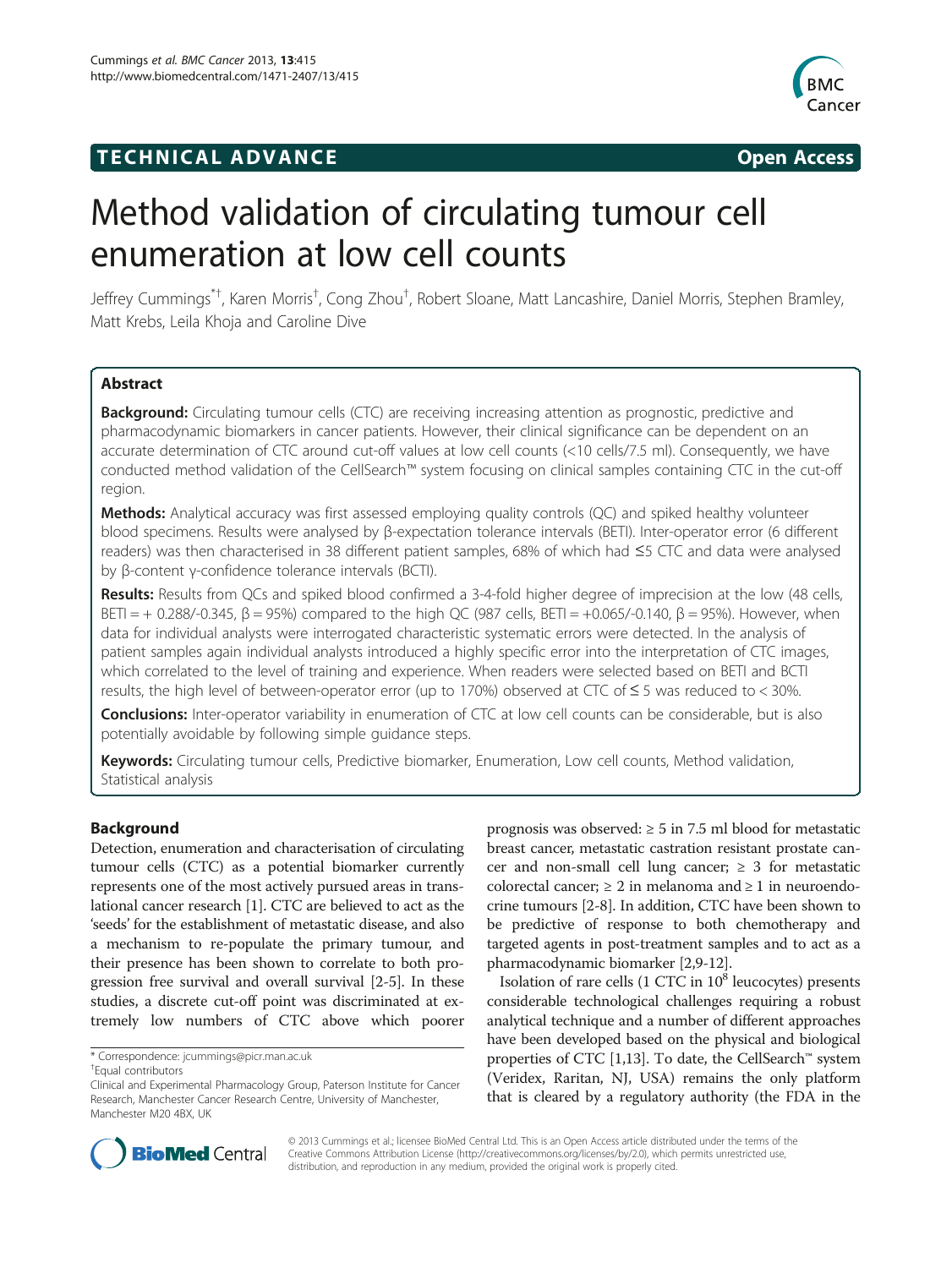USA), as an aid in the monitoring of patients with metastatic breast, colorectal and prostate cancer [http://www.](http://www.accessdata.fda.gov/cdrh_docs/pdf7/K073338.pdf) [accessdata.fda.gov/cdrh\\_docs/pdf7/K073338.pdf.](http://www.accessdata.fda.gov/cdrh_docs/pdf7/K073338.pdf) The system consists of two major instrumental components: the AutoPrep station for the fully-automated immunomagnetic isolation of cells from whole blood and an Analyser for the semi-automated identification of CTC based on 4-channel fluorescence microscopy [\[14\]](#page-6-0). Although, the subject of method validation studies in the past, these have tended to focus on either precision of quality control samples or between laboratory concordance (reproducibility) [[15,16](#page-6-0)]. Only limited studies have been performed evaluating the analytical accuracy of the technique - determination of the true value for CTC in the patient sample [\[17\]](#page-6-0). Nonetheless, CellSearch remains the benchmark against which all new technologies should be assessed [\[18\]](#page-6-0).

Assays employed as a prognostic or predictive biomarker require a credible level of analytical validation [\[19,20](#page-6-0)] and in the case of CTC that should include a demonstration that the technique is accurate and reproducible at the cutoff level [[18,21](#page-6-0)]. Therefore, in the present study method validation of the CellSearch system was conducted focusing on the analysis of patient samples containing low cell counts, in the region of the published clinically relevant cut-off points. To address the issue of analytical accuracy statistical approaches to the interpretation of data including β-expectation tolerance intervals (BETI) were employed [[22](#page-6-0)]. In addition, a major goal was to achieve a reduction in inter-operator variability and this aspect utilised a modification of incurred sample reproducibility (ISR) and β-content γ-confidence tolerance intervals (BCTI) [\[23\]](#page-6-0).

## Methods

## Patients and blood sample collection

Blood samples (7.5 ml) for CTC enumeration were collected from a total of 38 different lung, prostate, melanoma and colorectal patients receiving standard of care chemotherapy at the Christie Hospital, Manchester and entered into a number of experimental medicine studies being conducted at the Paterson Institute for Cancer Research. Written informed consent was obtained from all subjects and the studies were ethically approved by the Tameside and Glossop Research Ethics Committee (Manchester, UK) and the Declaration of Helsinki Principles was followed. Samples were harvested into CellSave tubes (Veridex, Raritan, NJ, USA), containing EDTA and a cellular preservative and maintained at room temperature for no longer than 72 hours prior to analysis. Blood was also collected from healthy volunteers for recovery experiments according to a local ethics committee approved protocol.

## CTC enumeration by CellSearch

CTC were essentially enumerated as previously described in detail [\[7,24](#page-6-0),[25](#page-6-0)]. In brief, blood was diluted, centrifuged

and incubated with ferrofluid particles coated with anti-EpCAM antibodies utilising the CellTracks AutoPrep station (Veridex). After immunomagnetic enrichment, ferrofluid-captured cells were permeabilised and fluorescently labelled using phycoerythrin-conjugated anticytokeratin antibodies (pan-keratin antibody C-11) to identify epithelial cells and allophycocyanin conjugated anti-CD45 antibody to identify and discount leucocytes. 4-6-Diamidino-2-phenylindole (DAPI) was incorporated to identify cell nuclei. Upon repeated magnetic separation, the fluorescently labelled cells were oriented to the surface of the (MagNest™) cartridge for interrogation using the CellTracks Analyser II (Veridex). Image frames covering the entire surface of the cartridge were captured by the software and a gallery of objects meeting predetermined criteria presented to the analyst to confirm or otherwise the presence of CTC. Image galleries were assessed by the operator without prior knowledge of patient data. A CTC is defined as a nucleated cell staining positively for cytokeratin and negatively for CD45 and results are reported as CTC number per 7.5 ml of blood.

## Experimental studies

To establish the level of analytical accuracy achievable by the CellSearch system, the quality control (QC) reagents provided by Veridex were utilised. These are certified to contain a specified range of human tumour cells (SK-BR3 cells), at a high and low cell count, and are integral to the quality control procedures of the system. The statistical evaluation of analytical accuracy employed β-expectation tolerance intervals (see below). QC data obtained over a 3 month period during the analysis of 27 different batches of patient samples were collated for statistical evaluation. Variables investigated included the influence of two different CellSearch systems and 3 different operators.

In a second statistical evaluation of analytical accuracy by BETI, healthy donor blood was spiked with a known number of human tumour cells according to the following protocol. Approximately 30 ml of normal donor blood was collected into a CellSave tube. Growing cultures of either SW620 or H1048 cells were trypsinised and re-suspended in 1 ml phosphate buffered saline (PBS) and counted. Cells were re-suspended to a final concentration of either 3 or 25 in 100 μl (i.e. 30 or 250/ml) in PBS. 100 μl of cell suspension was then added to 3 empty CTC isolation tubes followed by 7.5 ml of normal donor blood. A control sample of 7.5 ml of normal donor blood with no spiked cells was also included. The number of cells spiked to each tube was unknown to the 6 different operators who then enumerated the cell numbers by CellSearch.

The final experiment involved the interrogation by 6 different operators of the same image galleries obtained from the analysis of 38 different patient samples. Analysts were selected on the basis of varying levels of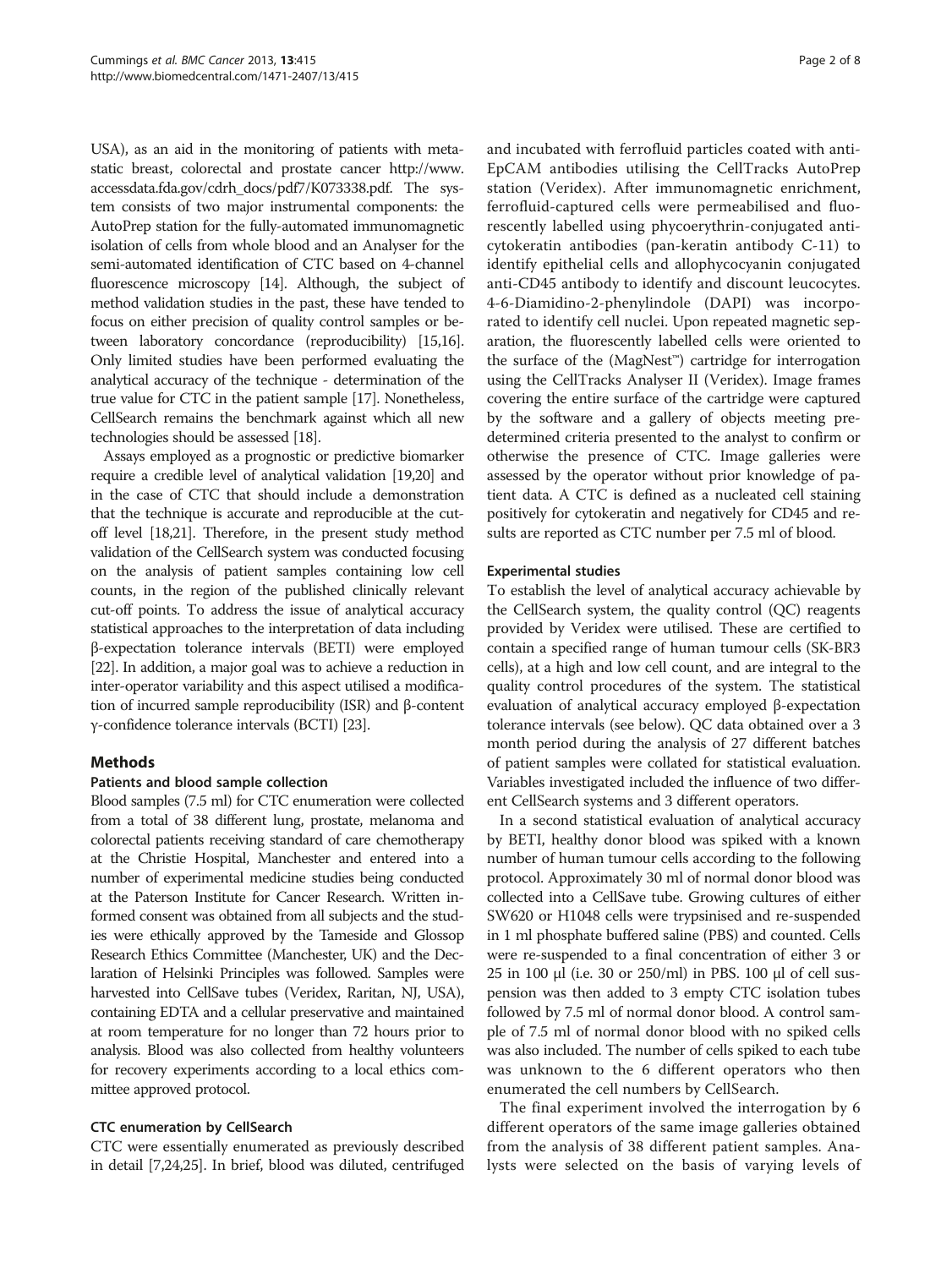training and experience. In the statistical evaluation of the resultant data a two-sided β-content γ-confidence tolerance interval was employed (see below).

#### Mathematical calculations and statistical analysis

Calculation of BETI was preformed utilising MATLAB (Version R2009a, MathWorks, Natick, MA, United States) as described previously [[26](#page-7-0)]. Tolerance intervals were calculated at  $β = 67\%, 80\%$  and 95%. A plot of BETI (y-axis) against the nominal concentration of the QCs or spike (xaxis) is referred to as the 'accuracy profile' and is used extensively throughout this report.

Evaluation of ISR utilised BCTI for statistical analysis of data. This yields an upper and lower interval where a specified (β) proportion of measurements will lie with a specified (γ) level of confidence and was calculated as previously reported [[23](#page-6-0)]. In our adaptation of this methodology, where normally a single operator assays the same samples twice (or more), data from a pair of operators who assayed the same samples a single time were substituted into the calculations in order to characterise the relative error introduced by each. Here,

 $Y_i^O$  = the original measurements (i.e. analyst 1).  $Y_i^R$  = the repeat measurements (i.e. analyst 2).

$$
\Delta_i = \log(Y_i^R) - \log(Y_i^O)
$$

$$
\bar{\Delta} = \frac{1}{N} \sum_{i=1}^{N} \Delta_i
$$

$$
\hat{\sigma}^2_{\Delta} = \frac{1}{N\!-\!1}\sum_{i=1}^N \left(\Delta i\!-\!\bar{\Delta}\right)^2
$$

Where,  $\Delta_i$  is the difference between original and repeat measurements in log transformed concentrations, N is the number of patient samples,  $\overline{\Delta}$  is the mean of the differences between the log transformed concentrations and  $\hat{\sigma}_A^2$  is the variance of the differences between the log transformed concentrations. The two tailed β-content γ-confidence tolerance interval is therefore defined as:

$$
\bar{\Delta} \pm Z_{(1+\beta)/2} \sqrt{1+N^{-1}} \sqrt{(N\!-\!1)\,\hat{\sigma}^2_{\Delta}/x^2_{N-1,1-Y}}
$$

 $Z_{(1 + \beta)/2}$  is the upper  $(1 + \beta)/2$  quantile of the standard distribution and  $x_{N-1,1-\gamma}^2$  is the lower  $\gamma$  quantile of the chi-squared distribution (N-1 degrees of freedom). Calculation of BCTI was performed utilising MATLAB (as above) at  $β = 67%$  and 95% [[26](#page-7-0)]. A plot of BCTI (y-axis) against the operator pair (x-axis) represents a modified form of the 'accuracy profile'. All code developed in MATLAB was validated against previously published data sets as reported previously [[26\]](#page-7-0).

#### **Results**

## Analytical accuracy of the CellSearch system characterised by β-expectation tolerance intervals

Figure [1](#page-3-0)A contains the accuracy profiles and BETI generated from the QC data obtained over a 3 month period during the analysis of 27 different batches of patient samples. In keeping with previously published data [\[15](#page-6-0)[,27\]](#page-7-0), the error associated with the analysis of CTC at lower numbers was 2–3 fold greater than at higher numbers. There appeared to be little evidence of bias (systematic error) at either high or low CTC numbers, where the tolerance intervals at  $β = 67$ , 80 and 95% were symmetrically centred about the mid-point of the certified range for the QCs. In absolute terms, the tolerance intervals rarely exceeded a margin of 30% (even at 95% probability), the recommended benchmark for a biomarker assay in the fit-for-purpose approach to method validation [\[17\]](#page-6-0).

Nonetheless, when the equivalent data were plotted for each operator involved in the analysis (see Figure [1](#page-3-0)B-D), striking differences in the resultant accuracy profiles emerged (P < 0.05, ANOVA). Analyst 1 introduced a positive bias in the determination of the low QC which was significantly different from the performance of the other two analysts (Newman-Keuls multiple comparison test) while Analyst 2 introduced a negative bias in the low QC. A large degree of imprecision (random error) was evident in the low QC data attributed to Analyst 3 coupled to a small negative bias in the high QC. Identification of such discrete analytical errors allows for the possibility of their correction, demonstrating the potential power of the BETI approach to method validation. No significant differences in QC values were recorded when the results obtained from the two separate CellSearch systems were compared (Student's t test).

Six different operators independently interrogated the image galleries produced by the analysis of volunteer blood samples spiked with low numbers of tumour cells (3 and 25, n = 3). Here, BETI for the samples spiked with 25 cells was +0.562 and  $-0.546$  at β = 95%, total error was 24.5% and average recovery 101% ± 24% coefficient of variation (CV), consistent with a large degree of random error but absence of systematic error and in keeping with previous studies [[16](#page-6-0)]. Due to the relatively small number of specimens in this study, it was not possible to discriminate the individual contribution of each analyst towards the overall level of error. BETI for the samples spiked with 3 cells was +0.486 and  $-0.264$  at β = 95%, total error was 28.3% and average recovery was 90% ± 9.6%.

## Incurred sample reproducibility of the CellSearch system characterised by β-content γ-confidence tolerance intervals The nature and extent of inter-operator error in CTC enumeration by CellSearch was investigated through ISR and applying this concept to different pairings of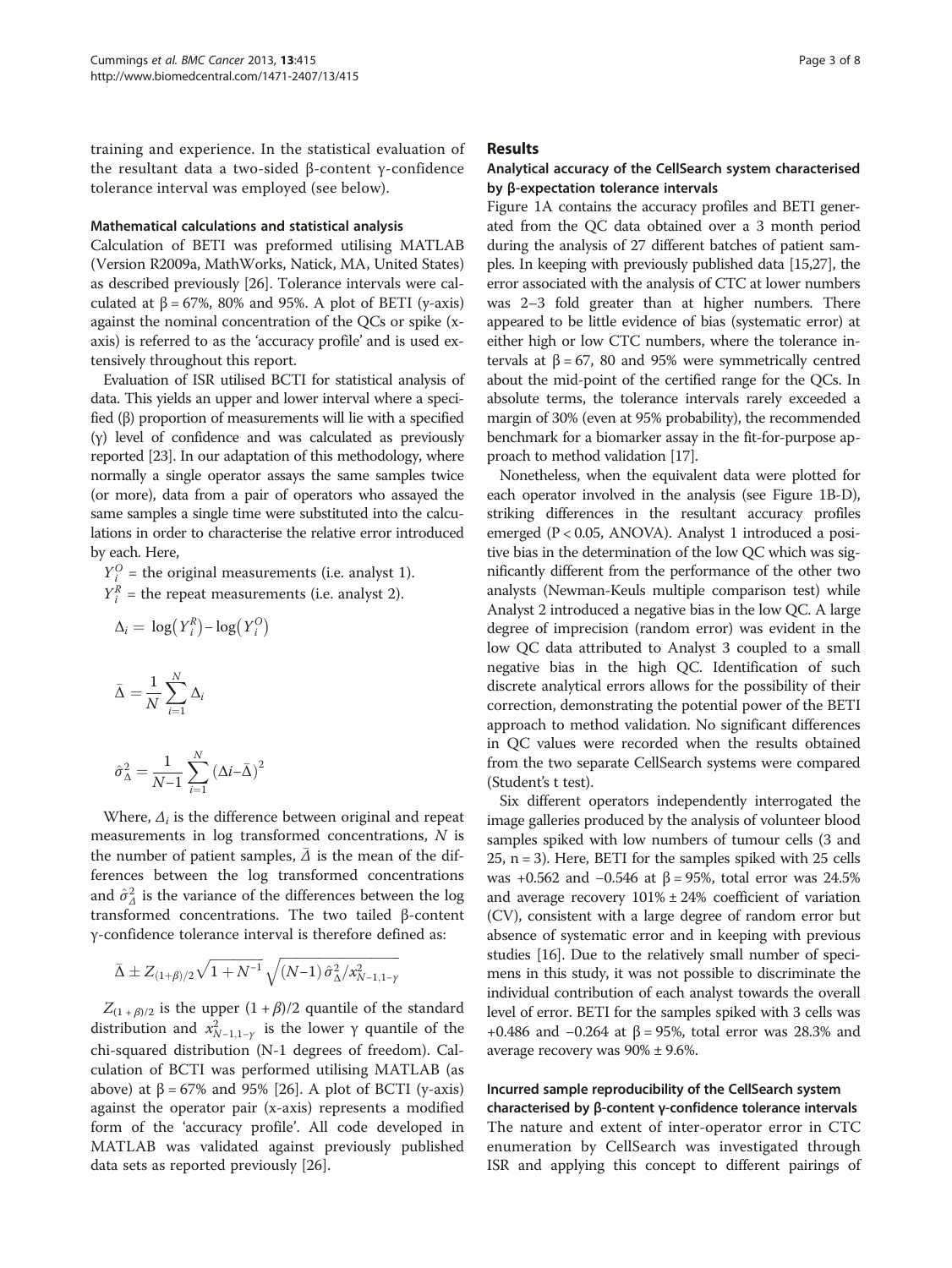<span id="page-3-0"></span>

analysts (Figure [2A](#page-4-0)-D). Of all patient samples analysed and interrogated in this evaluation a total of 68% had nominal CTC values of ≤5. Figure [2](#page-4-0)A contains the 'modified' accuracy profiles and BCTI for a pairing of all 6 operators, each of whom was selected on the basis of differing levels of training and experience. Analyst 1 was the benchmark, the most highly trained and experienced member of the group. The level of error recorded between the different pairings was comparable and in certain cases (e.g. analyst pair 1 and 4) less than that observed in the analysis of the QC samples (see Figure 1), a phenomenon previously noted in biomarker method validation of 2 cell death ELISA assays [[26](#page-7-0)]. The magnitude of error between pairs of operators followed very closely their level of training and experience. Analysts 4 and 5 underwent professional training at the Veridex European Centre and were highly experienced whereas Analyst 6 had only recently received in-house training, while Analysts 2 and 3 were intermediate in experience.

When Analyst 2 was compared against the other operators, there was a considerable increase in the tolerance intervals recorded (approximately 2-fold) and the introduction of a strong positive bias (Figure [2B](#page-4-0)). Likewise, in the case of Analyst 3, who was intermediate in experience, there was also a large increase in the level of random error but without any notable bias (Figure [2C](#page-4-0)). Analyst 6, the most inexperienced operator, was consistently associated with a much greater level of error than any other analyst (see Figures [2A](#page-4-0)-D). Apart from Analyst 1, the benchmark operator, the two other experienced analysts - 4 and 5 appeared to be able to function within or close to the 30% margin of error recommended as acceptable for biomarker assays [\[17\]](#page-6-0) (Figure [2D](#page-4-0)).

## Amelioration of the inter-operator error associated with the enumeration of low CTC utilising BETI and BCTI

Through the application of both certified QCs and patient samples, and employing the statistical procedures of BETI and BCTI in data interpretation, distinct performance characteristics associated with different analysts have been identified. Figure [3](#page-4-0)A displays the inter-operator error in CTC enumeration at low counts as CVs when data from all 6 analysts were included. The graph illustrates a profile typical of that obtained in previous analogous studies, where there is essentially an exponential increase in error as the cell count approaches zero [[16,24](#page-6-0),[27\]](#page-7-0). By selecting only analysts who through BETI and BCTI analysis have demonstrated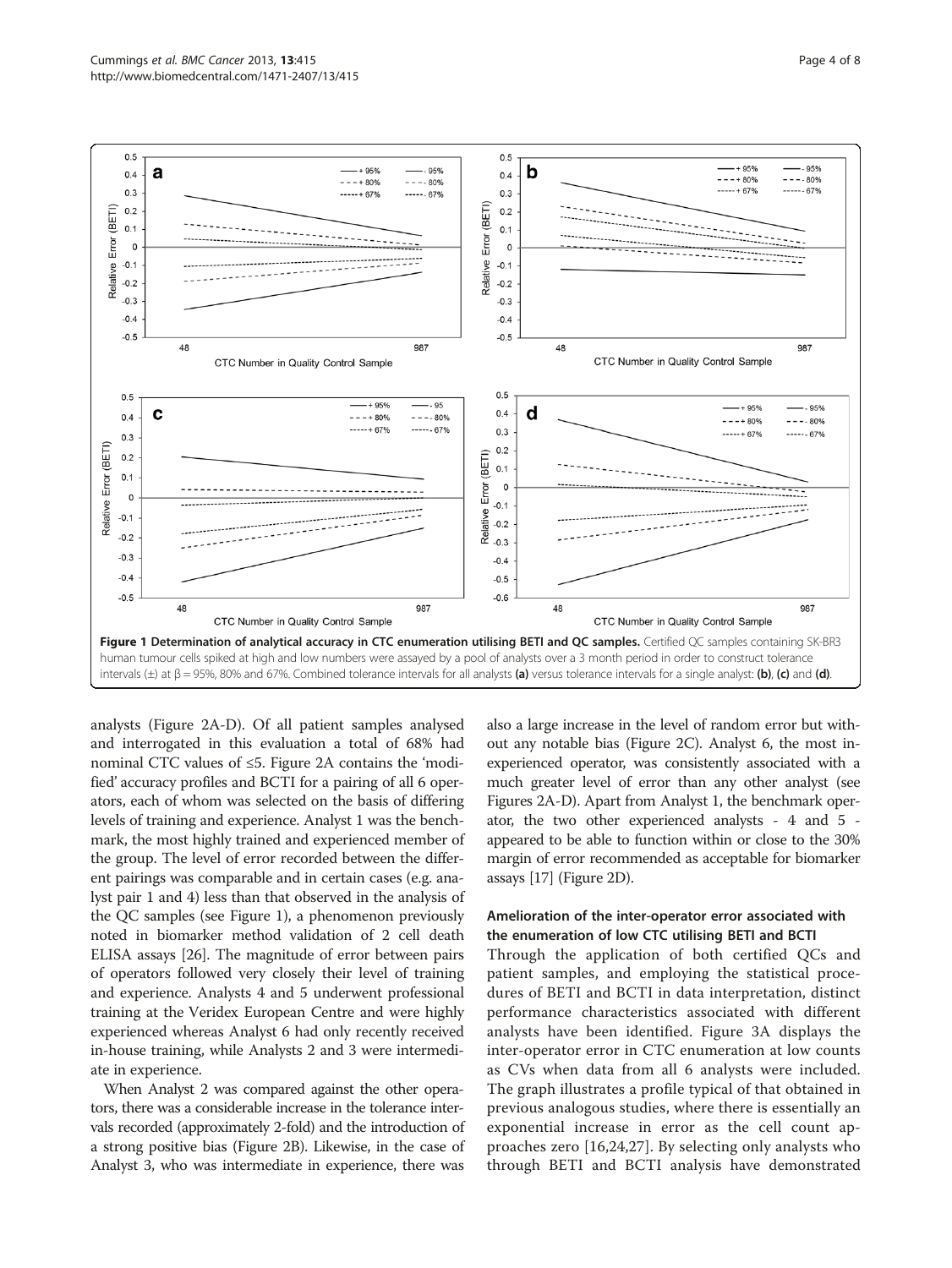<span id="page-4-0"></span>

consistency (analysts 1, 4 and 5) the high level of between-operator error observed at CTC of  $\leq$  5 was significantly reduced and the CV in virtually all cases was less than 30% and in a majority of cases less than 20% (Figure 3B).

## **Discussion**

The aim of the present study was to improve the accuracy of CTC enumeration by the CellSearch system at low cell counts (<5) utilising the statistical produces of BETI and BCTI. In a seminal paper published by scientists based at

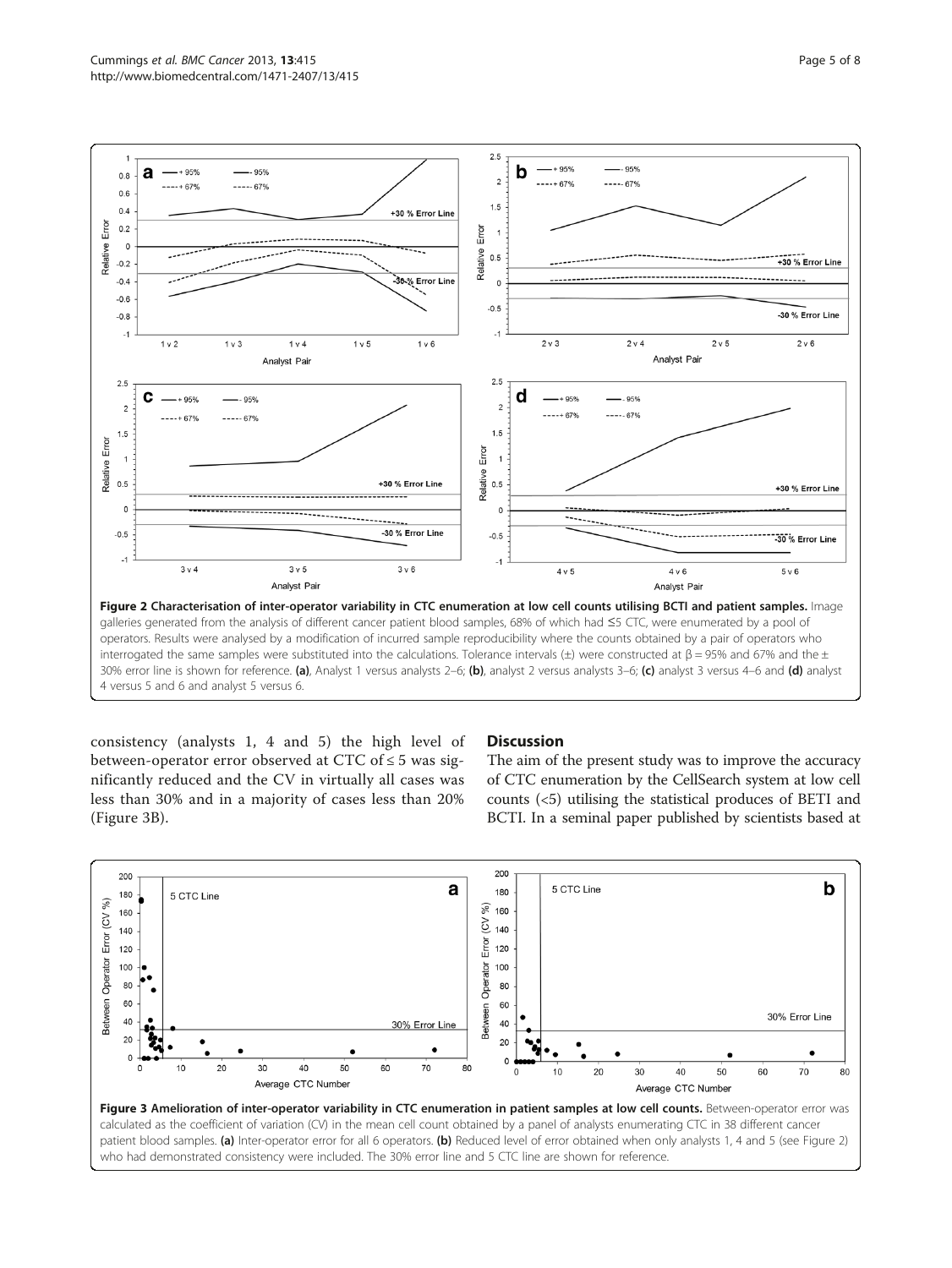Veridex (then called Immunicon Corporation) a statistical model was developed to describe the main sources of error associated with the determination of CTC in human blood [\[24\]](#page-6-0). Three major error components were identified: a) sample collection, b) recovery of CTC through immunomagnetic depletion and c) inter-reader variability in the assignment of objects. A stimulus to conduct this study was based on the apparent arbitrary nature of the cut-off point of 5 CTC observed in metastatic breast cancer patients [[2,24](#page-6-0)]. No clear biologic basis could be proffered for such a discrete value [[3,8,24](#page-6-0)[,28\]](#page-7-0).

To explain the uncertainties associated with sample collection in CTC enumeration Poisson statistics were incorporated into the error model [\[24\]](#page-6-0). Poisson statistics are believed to describe most accurately the effect of counting randomly distributed objects, such as CTC, in a discrete volume [[28\]](#page-7-0). The effect of Poisson statistics on CTC enumeration is illustrated as follows. Where the true number of CTC is 5, the probability of detecting 5 cells in a single sample collected from a patient is relatively small (17.5%). A feature of the Poisson distribution is that the variance is equal to the population mean. Thus, the theoretical CV for a set of measurements carried out on the same samples, based entirely on statistical probabilities, is 44.7% at 5 CTC. A number of previous validation studies, including the present work, have confirmed good agreement between the level of experimental error measured at low CTC and the theoretical level of error dictated by Poisson statistics [\[16](#page-6-0)[,27](#page-7-0)].

While it is difficult to control for the uncertainties introduced in the analysis of CTC by Poisson statistics, other than collecting a larger volume or many replicates of the same sample [\[24](#page-6-0)[,28,29\]](#page-7-0), the other two components in the error model are more amenable to correction. In the case of sample recovery, this component has been demonstrated to exert only a modest effect [\[16](#page-6-0)[,27](#page-7-0)], which was confirmed in the present study using spiked healthy volunteer blood samples.

Where there is scope for improvement is in the area of inter-reader variability, which has been proposed as one of the main reasons to explain the arbitrary nature of the cut-off levels observed in clinical trials [[3,24,](#page-6-0)[28\]](#page-7-0). Indeed, it is possible that due to experimental error the true cutoff levels may be even lower than those previously reported [\[24](#page-6-0)]. Inter-operator error was also identified as the major contributor to between-laboratory variations observed during an external quality assurance assessment programme [[21\]](#page-6-0).

To apply BETI to method validation requires that the true or a certified value of the analyte of interest is known [\[30](#page-7-0)]. This limited our evaluation to data derived from the QC samples provided by the vendor (Veridex). BETI is normally associated with bioanalytical techniques, although there are limited examples of its application in cut-off interpretation

of ELISA data [\[31](#page-7-0)]. To the best of our knowledge, the present report represents the first to apply this approach to method validation of the CellSearch system for CTC analysis. The strength of this procedure is that it informs on analytical accuracy and the quality of result obtained in future measurements, at any operator defined level of probability [\[30,32\]](#page-7-0). Results obtained with the QC samples made two significant observations. First, it confirmed that a high level of analytical accuracy was possible, with virtually no bias observed at the high QC coupled to a low level of imprecision. Here the total error was always less than 15%, well within the recommended level for a biomarker technique [[33,34\]](#page-7-0). Second, and most importantly, it identified that at lower CTC, characteristic systematic and random errors could be ascribed to individual analysts.

However, it is also well recognised that QC samples often reflect poorly the analytical behaviour of clinical specimens, especially in the biomarker field [[35,36](#page-7-0)]. In the case of the CellSearch system, the QCs comprised breast cancer cells reconstituted into a non-biologic matrix. Therefore, the main focus of the present paper revolved around the analysis of cancer patient specimens containing low numbers of CTC (<5). To identify inter-reader errors the ISR methodology described by Hoffman was adopted utilising BCTI [[23](#page-6-0)]. In our modification of this process we substituted a different operator to analyse the repeat sample. To control against sampling artefacts, a relatively large number of patient specimens were analysed in a number of different assays [\[23](#page-6-0)]. Results obtained clearly showed that an individual analyst could introduce a highly specific error into the interpretation of CTC images, analogous to the QC data. However, it was also demonstrated that with training and experience these errors could be significantly reduced.

Increasingly, the regulators in the USA and Europe are placing more stringent requirements on the validation of biomarker assays [\[36-38\]](#page-7-0). Hence, validation data will be adjudged in the future, not merely on the basis of technical performance characteristics with QCs [[39](#page-7-0)], but in terms of the quality and significance of the data generated during the analysis of clinical specimens. As the gold standard, the most reliable biomarker data will be derived from multicentre trials, where the analysis is subject to external proficiency testing schemes and inter-laboratory comparison programmes [\[18](#page-6-0)]. This is especially true when data generated by the assay is intended to be used in the stratification of patients into different treatment arms, thus defining the biomarker as integral to the progress of the trial [\[19,20](#page-6-0)]. Here, the assay will have to be demonstrated to possess a proven ability to discriminate between different cohorts with a high degree of diagnostic sensitivity and specificity [\[37,38](#page-7-0)]. The first clinical study to conduct patient stratification based on a CTC cut-off value is SWOG S0500 (NCT00382018) in women with metastatic breast cancer receiving chemotherapy [\[18](#page-6-0)[,40](#page-7-0)]. Other stratification trials employing CTC as a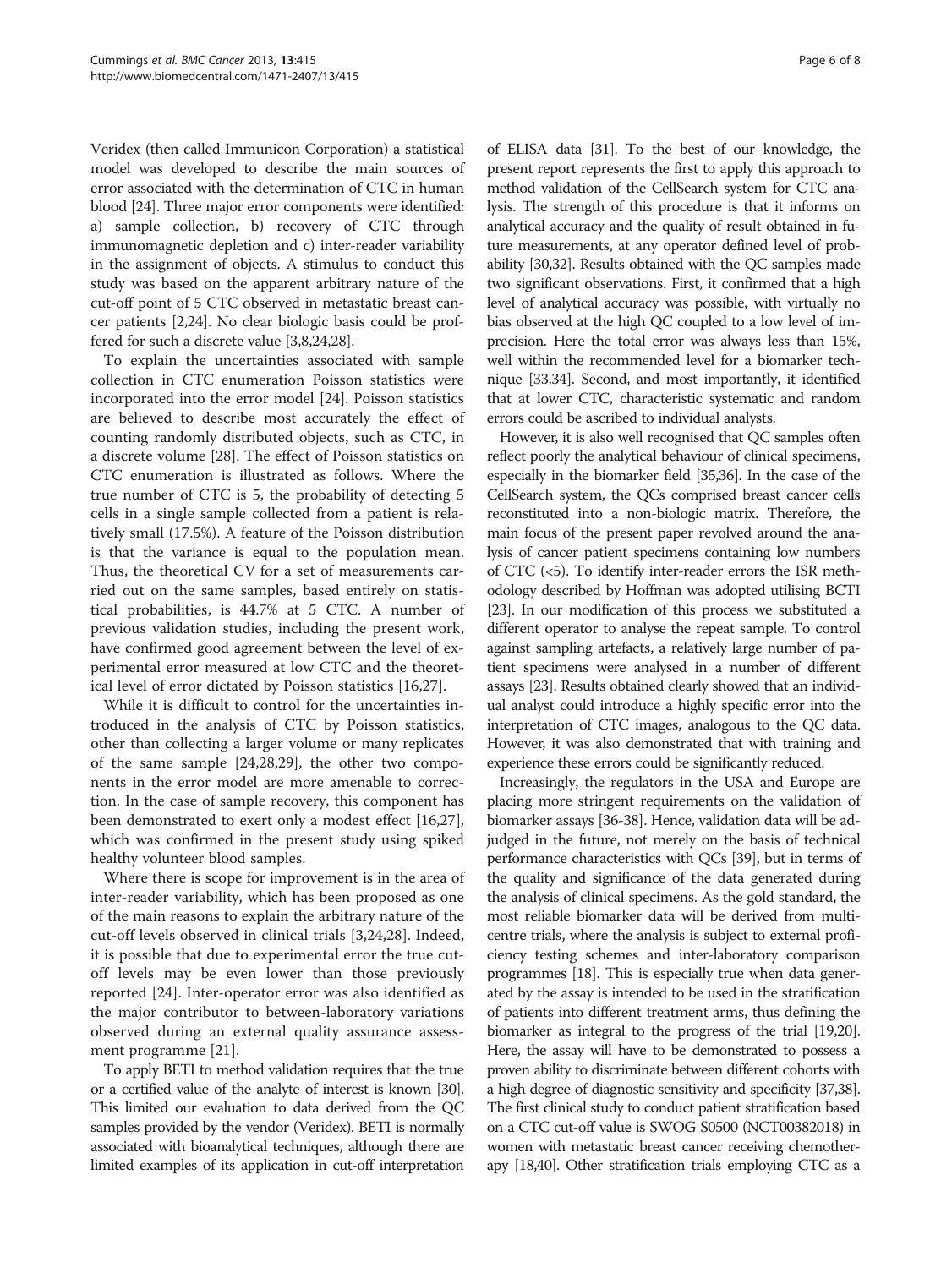<span id="page-6-0"></span>biomarker are likely to follow, such as the 'CriTiCal Trial' (Circulating Tumour Cell guided Chemotherapy Trial in Colorectal Cancer) planned in the UK.

## **Conclusions**

It has been shown that while inter-operator variability in enumeration of CTC at low cell counts can be considerable; it can be ameliorated by following simple guidance steps. First, and perhaps logically, operators should be trained to a high degree and experienced in the field. Second, utilising statistical based techniques, potential analysts should confirm in a training set of images derived from 30–50 patient samples run in 5–10 different assays, that consistency can be achieved against benchmark analysts. Finally, CTC enumeration in patient samples should be conducted on 2 or preferably 3 separate collections of blood, with a different operator analysing each, for two reasons. First by collecting up to 3 samples, one may attenuate the unavoidable uncertainties imposed on CTC enumeration by Poisson statistics, increasing the probability of detecting  $\geq 1$  (when present) up to 95% [24]. Second, by employing different analysts one can confirm or otherwise the lack of interoperator variability.

#### Abbreviations

CTC: Circulating tumour cells; QC: Quality controls; BETI: β-expectation tolerance intervals; BCTI: β-content γ-confidence tolerance intervals; ISR: Incurred sample reproducibility; PBS: Phosphate buffered saline; CV: Coefficient of variation.

#### Competing interests

The authors declare that they have no competing interests.

#### Authors' contributions

JC, KM, CZ and CD were the main authors of the manuscript. CZ developed and validated all programming code utilised in statistical analysis. JC conducted the statistical analysis and interpretation of data. KM, RS, ML, DM and SB performed all the laboratory analysis of samples. MK and LK collected blood samples and clinical data from patients. All authors have read and approved the final version of the manuscript.

#### Acknowledgements

The present study was supported with funding from the following: Cancer Research UK (C147/A12328), the Experimental Cancer Medicine Centre Network (ECMC) and AstraZeneca. Jessica Booth is thanked for her technical assistance.

#### Received: 31 May 2013 Accepted: 2 September 2013 Published: 11 September 2013

#### References

- Alix-Panabieres C, Pantel K: Circulating tumor cells: liquid biopsy of cancer. Clin Chem 2013, 59(1):110-118.
- 2. Cristofanilli M, Budd GT, Ellis MJ, Stopeck A, Matera J, Miller MC, Reuben JM, Doyle GV, Allard WJ, Terstappen LW, et al: Circulating tumor cells, disease progression, and survival in metastatic breast cancer. N Engl J Med 2004, 351(8):781–791.
- Cohen SJ, Punt CJ, Iannotti N, Saidman BH, Sabbath KD, Gabrail NY, Picus J, Morse M, Mitchell E, Miller MC, et al: Relationship of circulating tumor cells to tumor response, progression-free survival, and overall survival in patients with metastatic colorectal cancer. J Clin Oncol 2008, 26(19):3213–3221.
- 4. Danila DC, Heller G, Gignac GA, Gonzalez-Espinoza R, Anand A, Tanaka E, Lilja H, Schwartz L, Larson S, Fleisher M, et al: Circulating tumor cell

number and prognosis in progressive castration-resistant prostate cancer. Clin Cancer Res 2007, 13(23):7053–7058.

- 5. Kim MY, Oskarsson T, Acharyya S, Nguyen DX, Zhang XH, Norton L, Massague J: Tumor self-seeding by circulating cancer cells. Cell 2009, 139 (7):1315–1326.
- 6. Krebs MG, Sloane R, Priest L, Lancashire L, Hou JM, Greystoke A, Ward TH, Ferraldeschi R, Hughes A, Clack G, et al: Evaluation and prognostic significance of circulating tumor cells in patients with non-small-cell lung cancer. J Clin Oncol 2011, 29(12):1556–1563.
- 7. Khoja L, Lorigan P, Zhou C, Lancashire M, Booth J, Cummings J, Califano R, Clack G, Hughes A, Dive C: Biomarker utility of circulating tumor cells in metastatic cutaneous melanoma. J Invest Dermatol 2013, 133(6):1582–1590.
- Khan MS, Kirkwood A, Tsigani T, Garcia-Hernandez J, Hartley JA, Caplin ME, Meyer T: Circulating tumor cells as prognostic markers in neuroendocrine tumors. J Clin Oncol 2013, 31(3):365–372.
- 9. Tol J, Koopman M, Miller MC, Tibbe A, Cats A, Creemers GJ, Vos AH, Nagtegaal ID, Terstappen LW, Punt CJ: Circulating tumour cells early predict progression-free and overall survival in advanced colorectal cancer patients treated with chemotherapy and targeted agents. Ann Oncol 2010, 21(5):1006–1012.
- 10. De-Bono JS, Scher HI, Montgomery RB, Parker C, Miller MC, Tissing H, Doyle GV, Terstappen LW, Pienta KJ, Raghavan D: Circulating tumor cells predict survival benefit from treatment in metastatic castration-resistant prostate cancer. Clin Cancer Res 2008, 14(19):6302–6309.
- 11. Scher HI, Jia X, De-Bono JS, Fleisher M, Pienta KJ, Raghavan D, Heller G: Circulating tumour cells as prognostic markers in progressive, castrationresistant prostate cancer: a reanalysis of IMMC38 trial data. Lancet Oncol 2009, 10(3):233–239.
- 12. Devriese LA, Voest EE, Beijnen JH, Schellens JH: Circulating tumor cells as pharmacodynamic biomarker in early clinical oncological trials. Cancer Treat Rev 2011, 37(8):579–589.
- 13. Mostert B, Sleijfer S, Foekens JA, Gratama JW: Circulating tumor cells (CTCs): detection methods and their clinical relevance in breast cancer. Cancer Treat Rev 2009, 35(5):463–474.
- 14. Tibbe AG, De-Grooth BG, Greve J, Dolan GJ, Terstappen LW: Imaging technique implemented in Cell Tracks system. Cytometry 2002, 47(4):248–255.
- 15. Riethdorf S, Fritsche H, Muller V, Rau T, Schindlbeck C, Rack B, Janni W, Coith C, Beck K, Janicke F, et al: Detection of circulating tumor cells in peripheral blood of patients with metastatic breast cancer: a validation study of the Cell Search system. Clin Cancer Res 2007, 13(3):920–928.
- 16. Allard WJ, Matera J, Miller MC, Repollet M, Connelly MC, Rao C, Tibbe AG, Uhr JW, Terstappen LW: Tumor cells circulate in the peripheral blood of all major carcinomas but not in healthy subjects or patients with nonmalignant diseases. Clin Cancer Res 2004, 10(20):6897–6904.
- 17. Cummings J, Ward TH, Greystoke A, Ranson M, Dive C: Biomarker method validation in anticancer drug development. Br J Pharmacol 2008, 153 (4):646–656.
- 18. Parkinson DR, Dracopoli N, Petty BG, Compton C, Cristofanilli M, Deisseroth A, Hayes DF, Kapke G, Kumar P, Lee J, et al: Considerations in the development of circulating tumor cell technology for clinical use. J Transl Med 2012, 10:138.
- 19. Khleif SN, Doroshow JH, Hait WN: AACR-FDA-NCI Cancer Biomarkers Collaborative consensus report: advancing the use of biomarkers in cancer drug development. Clin Cancer Res 2010, 16(13):3299–3318.
- 20. Dancey JE, Dobbin KK, Groshen S, Jessup JM, Hruszkewycz AH, Koehler M, Parchment R, Ratain MJ, Shankar LK, Stadler WM, et al: Guidelines for the development and incorporation of biomarker studies in early clinical trials of novel agents. Clin Cancer Res 2010, 16(6):1745–1755.
- 21. Kraan J, Sleijfer S, Strijbos MH, Ignatiadis M, Peeters D, Pierga JY, Farace F, Riethdorf S, Fehm T, Zorzino L, et al: External quality assurance of circulating tumor cell enumeration using the Cell Search((R)) system: a feasibility study. Cytometry B Clin Cytom 2011, 80(2):112–118.
- 22. Rozet E, Ceccato A, Hubert C, Ziemons E, Oprean R, Rudaz S, Boulanger B, Hubert P: Analysis of recent pharmaceutical regulatory documents on analytical method validation. J Chromatogr A 2007, 1158(1–2):111–125.
- 23. Hoffman D: Statistical considerations for assessment of bioanalytical incurred sample reproducibility. AAPS J 2009, 11(3):570–580.
- 24. Tibbe AG, Miller MC, Terstappen LW: Statistical considerations for enumeration of circulating tumor cells. Cytometry A 2007, 71(3):154–162.
- 25. Hou JM, Greystoke A, Lancashire L, Cummings J, Ward T, Board R, Amir E, Hughes S, Krebs M, Hughes A, et al: Evaluation of circulating tumor cells